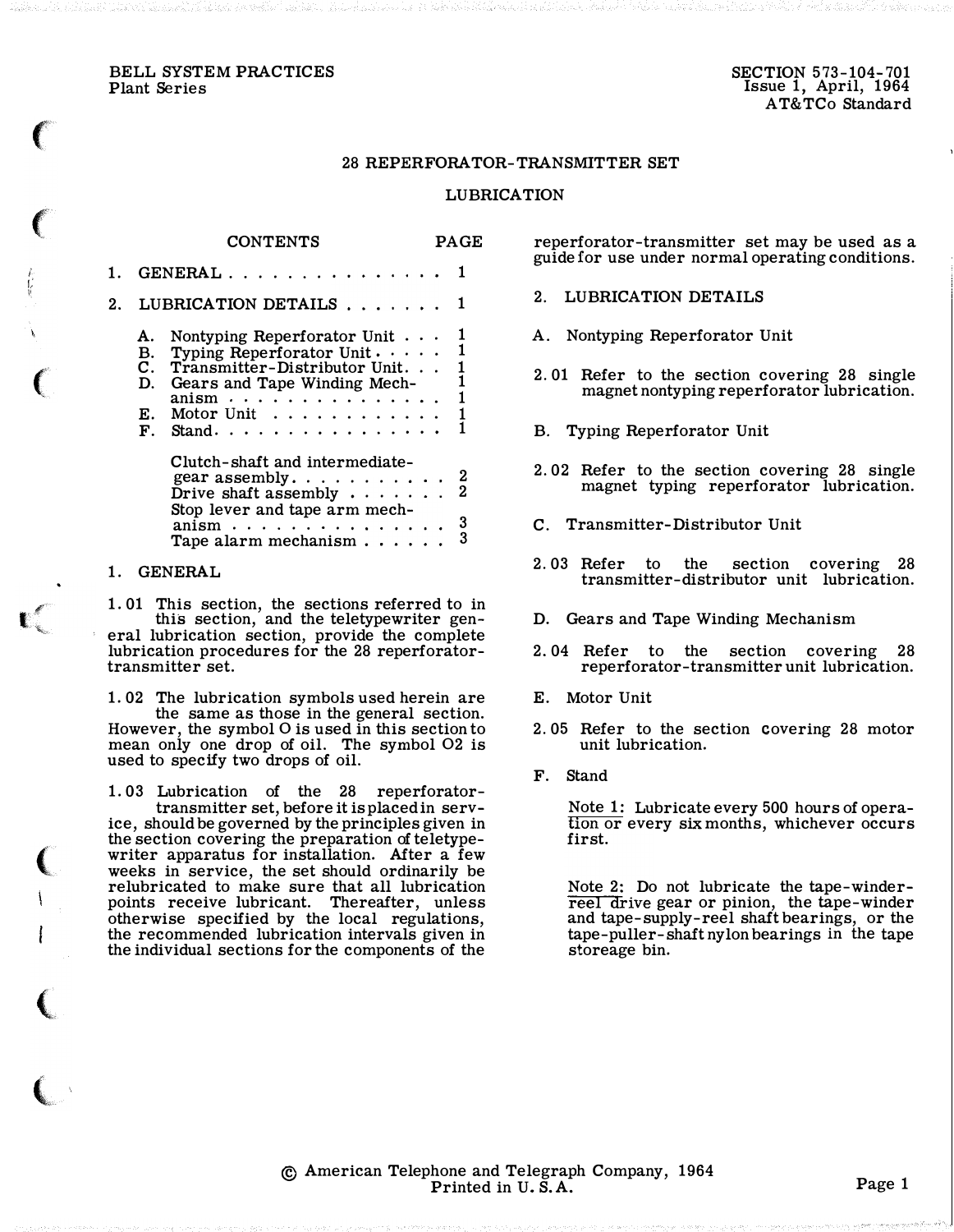# **SECTION 573-104-701**

# 2.06 Drive shaft Assembly



2.07 Clutch-shaft and Intermediate-gear Assembly

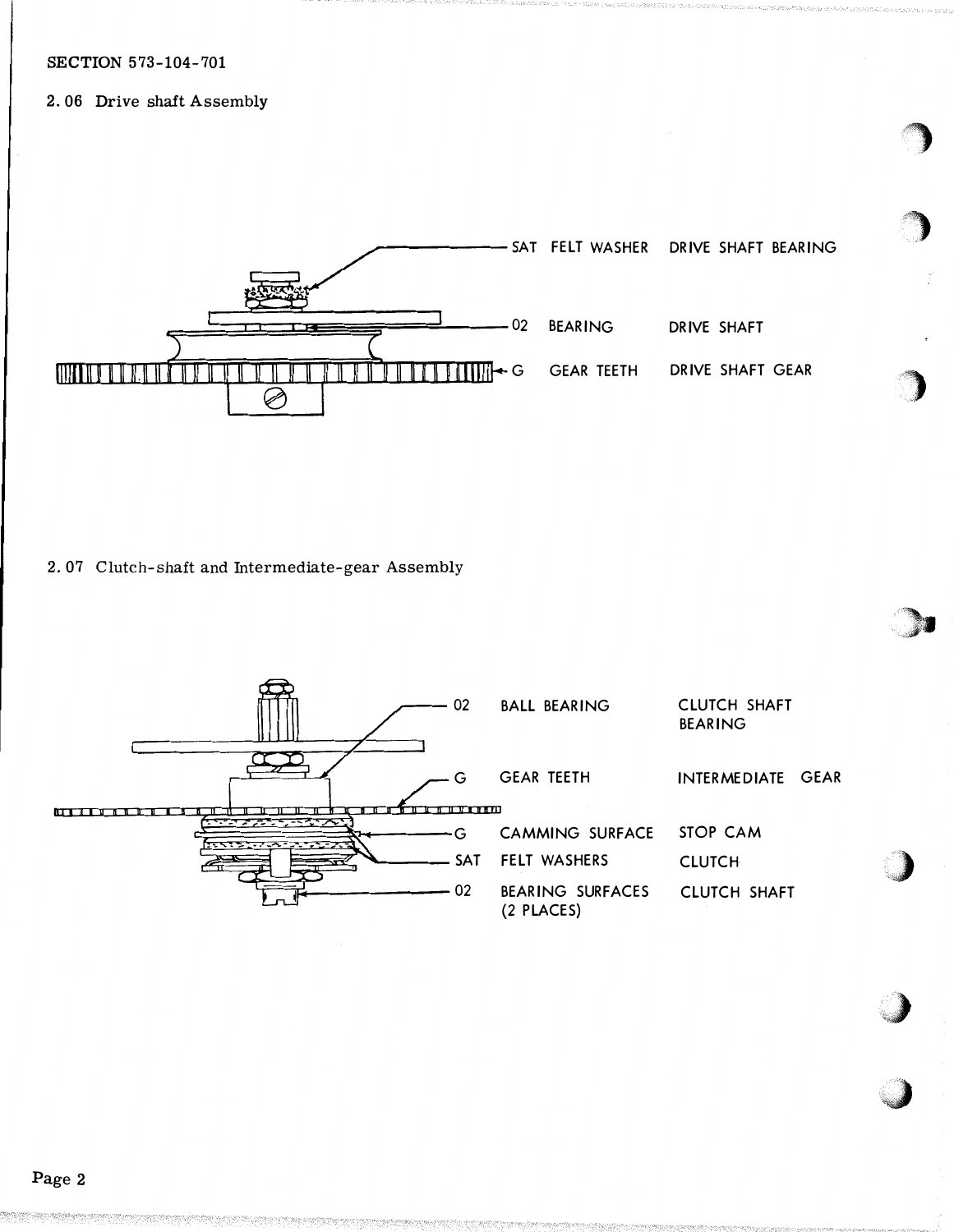# 2. 08 Stop Lever and Tape Arm Mechanism



2. 09 Tape Alarm Mechanism

**Contract Contract Contract Contract Contract Contract Contract Contract Contract Contract Contract Contract Contract Contract Contract Contract Contract Contract Contract Contract Contract Contract Contract Contract Contr** 

€

**CONTRACTOR**